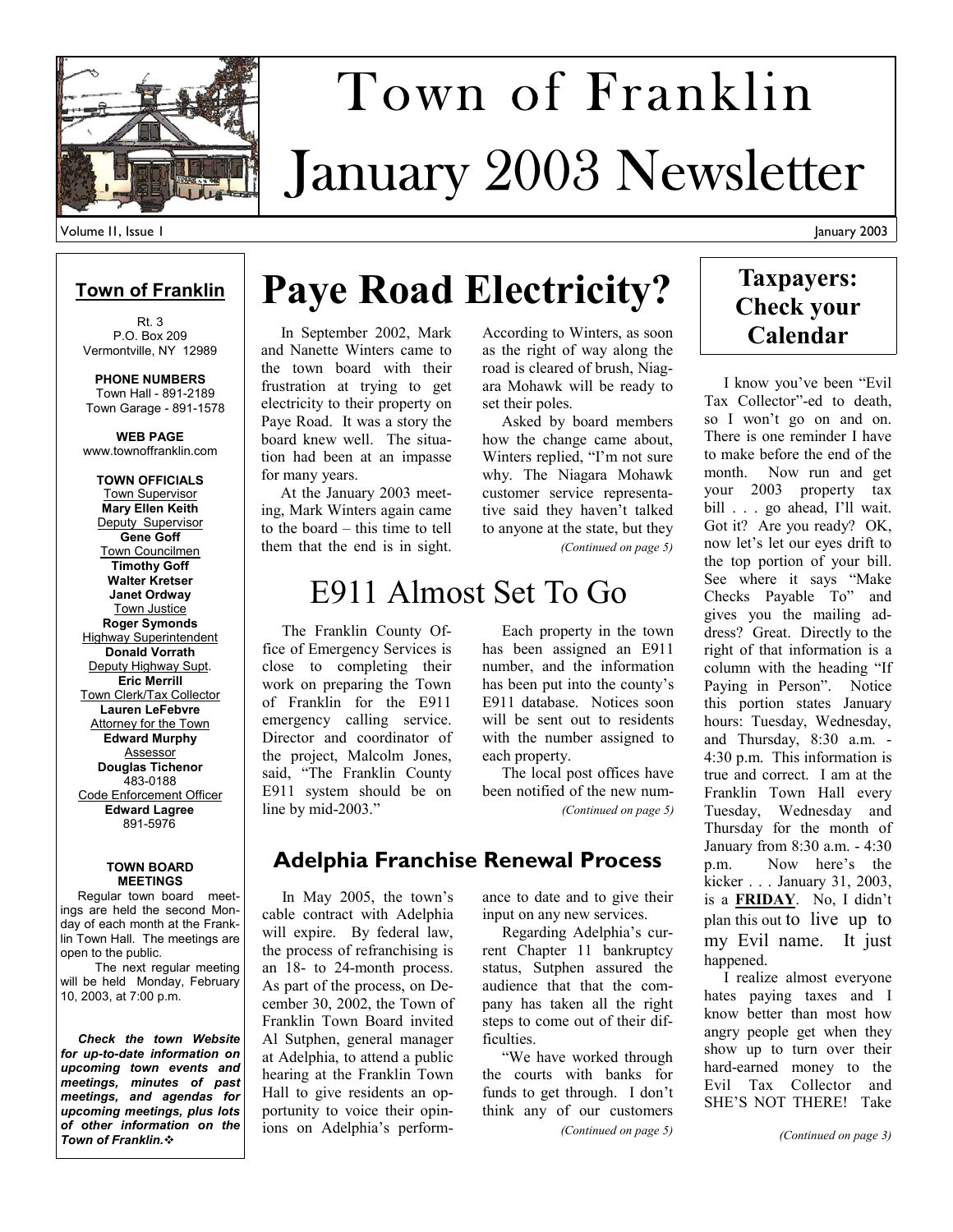## Remember that time….?

#### **by Lauren LeFebvre**

 My youngest daughter's favorite phrase is "remember that time . . .?" I always brace myself for her to launch off with something like "you drove away with the thing that they shoot they money out in at the bank drive thru?" Funny, those memories come flooding back to her while we happen to be in a very crowded, and painfully quiet, public place. Just when I wish I could whip up a time warp and travel back in time two seconds and save myself this embarrassing moment, I realize what my little girl is remembering is a time when we laughed and laughed. I mean, think about it, you have that little canister, bank capsule thing, and you've already pulled out into traffic before it registers what you've done. A quick look in the rearview mirror and you realize someone else has pulled up to the machine and the little rocket launcher is gone! Even in complete mortification I had to laugh at my situation.

 Over the past year, the Celebration Committee has pulled off some pretty great stuff. Remember the Easter Egg Hunt in the snow, the Old Fashioned July 4<sup>th</sup> Celebration and the Haunted House? Those all started with a group of people getting together sharing ideas, talking and laughing. Not one person involved in the planning ever said, "I know how to do this". Believe me, we flew by the seat of our pants for every event. Now we want you to come fly by the seat of your pants with us.

 The Celebration Committee will be meeting Thursday, January 30, at the Franklin Town Hall at 7:00 p.m. to begin planning this year's events. Our main focus (we think -- we won't know until YOU get there) will be the Easter Party/ Egg Hunt and July  $4<sup>th</sup>$ . The hope is that there will be enough interest to form a committee to search for and choose the "Citizen of the Year" to be named at the July  $4<sup>th</sup>$  Celebration.

 If you missed the events put on by our brave little committee last year, you'll never know what people are talking about when they say, "Remember that time Mary Ellen Keith gave that nice speech after she was named 'Town of Franklin Citizen of the Year'," or, "Remember that time the Town Officials had to commando crawl under black plastic for two days to get into their offices because the Town Hall was being transformed into a Haunted House?"

 Please come to our first meeting of the year; you'll be welcomed and appreciated for whatever you volunteer to do.

## **From the Supervisor**

#### **by Mary Ellen Keith**

 As we face a new year, I would like to take a moment to say how much I appreciate how well our town board has worked together, and to thank the committees for all they do. I have enjoyed this past year, and I feel that we have accomplished a great deal.

 I can compare this year to the twelve years I was in office before. I had some great years then, too. This board has been enthusiastic. We haven't agreed on everything, but we have been able to talk

about our differences and resolve things. And of this past year, I have to say, it has been fun.

 We still have projects we need to move on in 2003. Ours is an "open door" board. We invite the voters -- our neighbors and friends -- to come in to the town hall and to come to our meetings to let us know their thoughts.

 I'm looking forward the challenges of the new year. We will work hard to be successful, and I hope we'll remember to continue to have fun, too.

### **Upcoming Town Meetings**

Thur., Jan. 30—Celebration Committee Meeting, 7:00 p.m., Town Hall Mon., Feb. 10—Next Regular Board Meeting, 6:30 p.m., Town Hall Wed., Feb. 12—Citizens Building Committee Meeting, 6:30, Town Hall

## **Scholarships Available**

 Attached to this month's Town of Franklin Newsletter is a scholarship application for local students pursuing posthigh-school education. The deadline for this year's scholarship awards is April 1, 2003.

 The Scholarship Committee encourages all eligible Town of Franklin students to apply. Thanks to the support of town residents and local businesses, 2002 was a very successful fund-raising year and there are several \$250 scholarships to be awarded this spring.

 The Scholarship Committee raises funds for the scholarships with three annual events. The first fundraiser for next year's scholarships will be a mailing to go out in mid-January. This summer the committee will again take part of the town's July 4 festivities with a tag sale fundraiser, and in September the second annual Back-To-School Lasagna Dinner will celebrate the beginning of another school year.

 Scholarship Committee members are Shir Filler, Lorraine Rumble, Fran Oliver, Al Berg, and Walt Kretser. They are grateful to all the neighbors and friends who have shown their faith in our town youth by their overwhelming support and generous donations.

 Filler would like to hear from anyone who would like to join the committee. There is a great deal of satisfaction in helping our local students to

### **History Quiz by Lane Knight**

 How much Town of Franklin history do you know? Take Lane's test and see how you do:

- 1. Where does the "Kate" name of
- Kate Mountain come from? 2. What was "Roakdale"?
- 3. What was the "21 Bridges
- Road"?
- 4. What was in Kushaqua before the "White Fathers" seminary?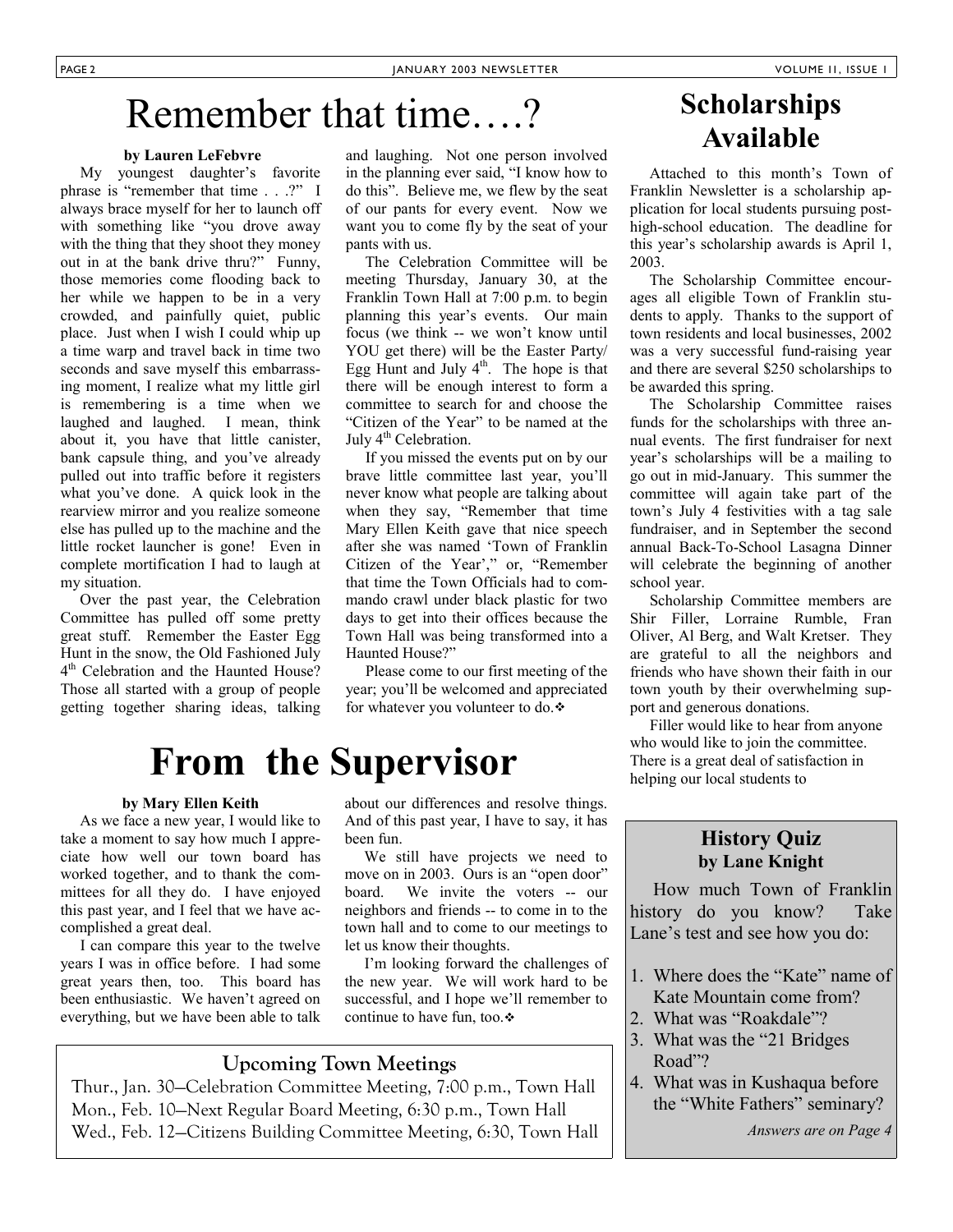## Hammond to Assist Building Committee

 Significant progress has been made by the Citizens Building Use Committee with their preliminary planning work for the future Town of Franklin offices. At their January meeting they were joined by Robert Hammond who will help the committee take the next step in the process .

 Over the past few months, the committee looked closely at the current town hall building and they completed their study of the space requirements for official town business and town functions. Hammond will help the board use that information in a "request for proposal", or RFP, which summarizes the information into a format to be used for designing actual plans and making cost estimates.

 Hammond, who lives on Payeville Road with his wife and two small children, works with the Olympic Regional Development Authority in Lake Placid. He has had experience in working with municipalities as an engineering tech in

the Albany area, and he has done office space planning for the American Management Association in Saranac Lake.

 Hammond will use his planning and engineering experience to see that the plans include utility needs and will meet current code mandates. Because it has been so many years since major maintenance has been done on the current Franklin Town Hall, it is going require considerable work to bring the building up to date. Whatever the committee comes up with, Frank Karl, chairman of the committee, said, "Doing nothing is not an option."

 At this point it is premature to say whether the current town hall will be expanded, or if plans will include construction at the Kate Mt. Recreation Park. Rather than come up with a take-it-orleave-it plan, the committee hopes to put together several options for the town board and residents to consider. Whatever is planned will require acceptance by the town taxpayers. At that point, committee member Walt Kretser said, "Everything will be driven by cost."

 In his report at the January board meeting, Karl said, "We would like to move along as rapidly as possible, but we are not putting in time constraints because we want to be sure we have everything done right. We don't want things outmoded before it's completed."

 As the committee refines the plans, the meetings are open to the public. "We are still is looking for comments and input from residents in town," Karl said.

 Eventually, town board, and then the public, will be asked to approve final plans.

 The next planning meeting will be Wednesday, February 12, at 6:30 p.m. at the Franklin Town Hall. In addition to Karl and Kretser, members are Roger Symonds, Jean Baltzly, and Janet Ordway. ❖

## **Looking for Local History Enthusiasts**

 Town Supervisor Mary Ellen Keith and Town Historian Teresa Eshelman are looking for people in town who share their interest in the history of the Town of Franklin.

 Over the years, Eshelman has produced eight of the nine "They Told Me So" journals for the town. In her annual report to the board, Eshelman reported a balance of \$2,224.03 in an account at Adirondack Bank. All of the funds were raised by Eshelman and include no tax funds. She would like to use the money for a new journal and is looking for help.

 Town Supervisor Mary Ellen Keith, too, would like to see more of the town's history collected and shared. "People out there have done historical work – sometimes it's family history, and sometimes people research the old homesteads they live in. There also are people out there who have stories and memories that need to be recorded," she said.

 Although it is not part of her function as town historian, Eshelman says she is inundated with requests for historic and genealogical information. "There is a lot of interest, people doing research," she said.

 Keith and Eshelman encourage anyone who shares their enthusiasm for local history to contact them.

"I know there are other people in

#### town who are interested," Keith said. "People have done historical work. We'd like to establish a group to collect this information. There's so much out there."

 Mary Ellen Keith can be reached at 891-2189 or 891-1619. Keith and Eshelman also can be reached through the town's website (www.townoffranklin.  $com.$ \*

## **Check Your Tax Calendar**

#### *(Continued from page 1)*

heart my friend, I'll let you in on a secret: Payments mailed with the postmark January 31 are legally considered "on time". So please, save yourself the aggravation and frustration of the "SHE"S NOT THERE!" syndrome. Instead of pulling into the Town Hall on January 31, drive over to the Post Office and drop that sucker in the mail.

Now as a complete aside, chances are

very good that I will be at the Town Hall on January 31. Barring sick children or other unplanned events, of course. I already know I have somewhere to be that morning until around 11:00 a.m. Remember, I have tried to save you the trouble of being completely angry with me on January 31 in three different ways. My office hours are listed on the tax bills, on the sign at the Town Hall, and right here, right now. January 31 is a Friday. $\sim$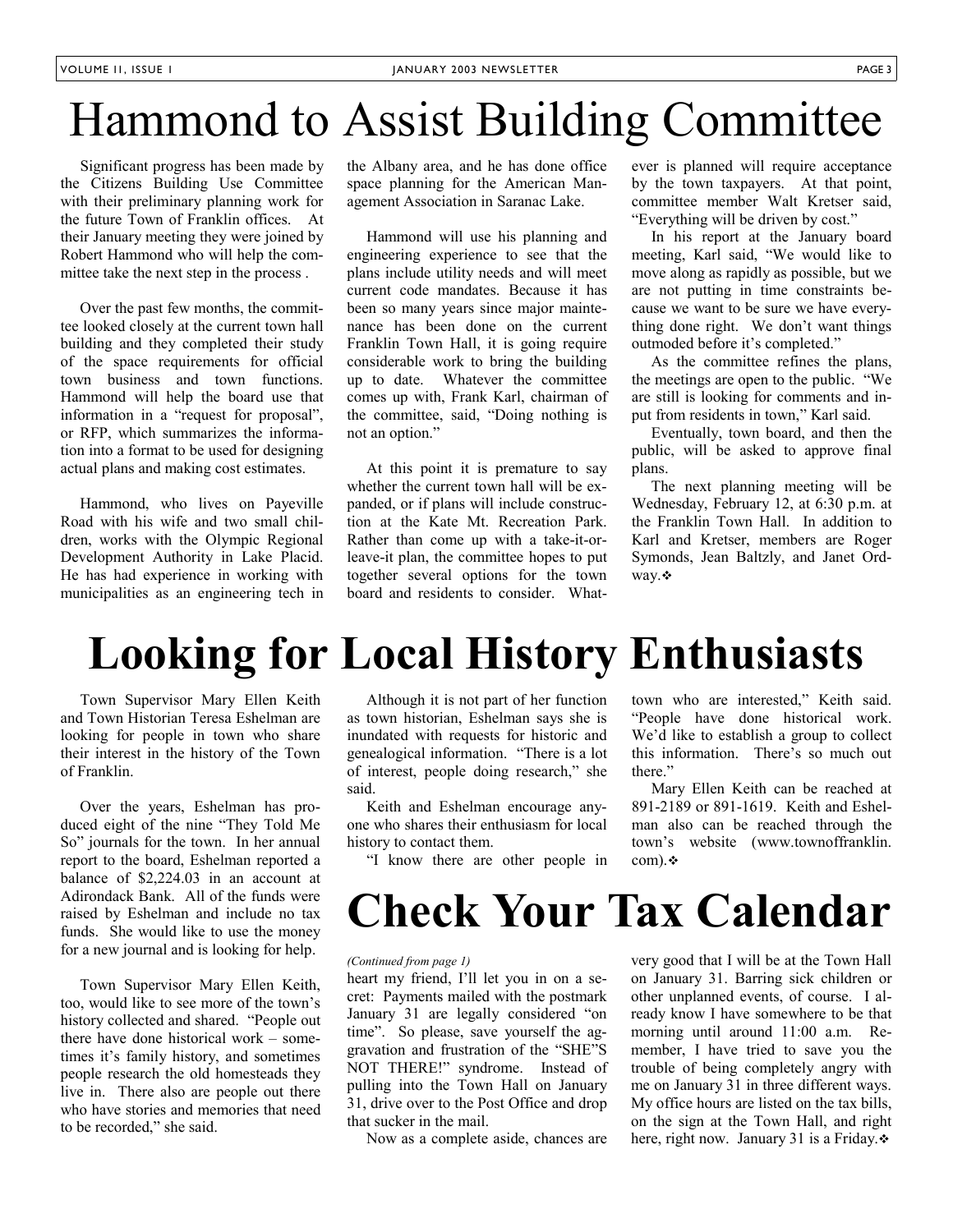#### PAGE 4 JANUARY 2003 NEWSLETTER VOLUME I1, ISSUE 1

### **Highway Superintendent's Report**

#### **by Donald Vorrath**

 We begin the new year with snow, snow, and more snow. While each snowfall isn't in double digits, it still necessitates the incessant use of sand and manpower (at times seven days a week). The recent icing conditions put an extra drain on sand stocks. One should remember that two inches of snow per day for one month accumulates to five feet of snow. Also, there is the on-going process of keeping the trucks road-ready, repairing flat tires, changing steel plow blades, cleaning/ washing trucks, oil changes, etc.

 Michael Canty and James Rascoe recently resigned from their appointed and elected positions of deputy highway superintendent and shop steward. Darin Lindsay was elected by the union membership to represent them as shop steward and I appointed Eric Merrill to the position of deputy highway superintendent. I look forward to working closely with Darin and Eric to provide the ser-

### As New York State faces record deficits, town governments have to pre-**State Highway Money In Question**

pare themselves for what impact it will have at the local level. Town Highway Superintendent Donald Vorrath reports that he has been notified that state money given to towns for the maintenance of roads and highways, known as CHIPS, may be cut or reduced this year.

 Every year, the town highway superintendent is required to sign a contract with the town board called an "Agreement for the Expenditure of Highway Moneys" in which the road work planned for the upcoming year, and the amount of money to be spent, is defined. This year's agreement calls for permanent improvements on the Kushaqua-Mud Pond Road and two sec-

vices that the residents expect and to ensure the safety and earned benefits of your highway employees. I wish to thank Mick and Jimmy for their service to the town, and me personally. While much has been accomplished, more can still be achieved.

 NYS DOT funds under the CHIPS program (which are supplemental monies used for town road repair and resurfacing) are questionable at this time. With the state fiscal condition as it is, these borrowed funds will, in all likelihood, be scaled back or eliminated. This will impact town plans for resurfacing. More on this in future reports.

 The arbitration process is ongoing. Delays since last month include illness, proposals and counterproposals.

 Several meetings, called by the town board's Highway Liaison Committee, concerning various allegations have taken place. While not all concerned parties were in attendance or invited (a prerequisite for solution), certain issues

tions of the Oregon Plains Road.

 Vorrath made it clear to the board that what work actually will get done will depend on how much of the CHIPS money will be available. In recent years, CHIPS brought in about \$80,000 a year.

 Highway departments in the north country keep costs down by sharing equipment and crews with the other towns and the county. While state money is supposed to supplement town funds, it makes up a large part of the Town of Franklin's highway repair budget. With the loss of the state funds, there aren't many other options available, and the "Agreement for Expenditure of Highway Moneys" may have to be amended.

detail at this point. There is already much misinformation and rumor circulating. I will report that this committee recommended to the town board the elimination of compensatory time by town employees, which the board adopted. This practice, although not formally in the union contract, was tacitly condoned. It was a procedure and practice for at least eight years, all the time incurring savings of thousands of dollars to the taxpayers. With union negotiations scheduled this year on a new contract, I'm sure this will be a hot-button issue.

remain unresolved. I'm not going into

 And, finally: On behalf of your highway department employees, I want to thank all the residents who sent holiday cards and greetings, baked cupcakes and cookies, sent candies, while other folks stopped drivers on the road to offer a cup of coffee and a word of thanks. Your appreciation of what these guys do goes a long way. ❖

## **Properties Cleaned Up**

 Funds remaining in a grant from the New York State Adirondack North Country Community Enhancement Program have been used this winter to remove two abandoned trailers, one from Fletcher Farm Road near the Norman Ridge intersection and the other from Route 3 near Kate Mt. Park.

 Whiteface Construction won the bid for the work. Final raking and clean up will be done this spring.

 The grant, applied for on behalf of the town by then-supervisor Mary Fredenburg, has been used for clean up of sites that have been declared an eyesore and a potential danger. The grant has made it possible for the town to clean up properties that otherwise would not be taken care of, such as illegal dumps.

 There still is money left in the grant, which the town can use until July 2003. Anyone who knows of a property that needs clearing should contact Mary Ellen Keith.

Answers to history quiz on Page 2

- 1. The Cate family, nineteenth century, from central Vermont. Cate Farm still exists in Plainfield, Vermont.
- 2. It was a settlement founded in the mid-1800s. It had a sawmill, school, tavern, boarding house, and a short railroad. It was named after John Roak. After the early twentieth century fires, it became a dairy farm and eventually a Christmas tree farm. The first legal deed was issues in 1891.
- 3. It was the name of a road, often "corduroy", between Roakdale and Loon Lake.
- 4. Stony Wold Sanitarium.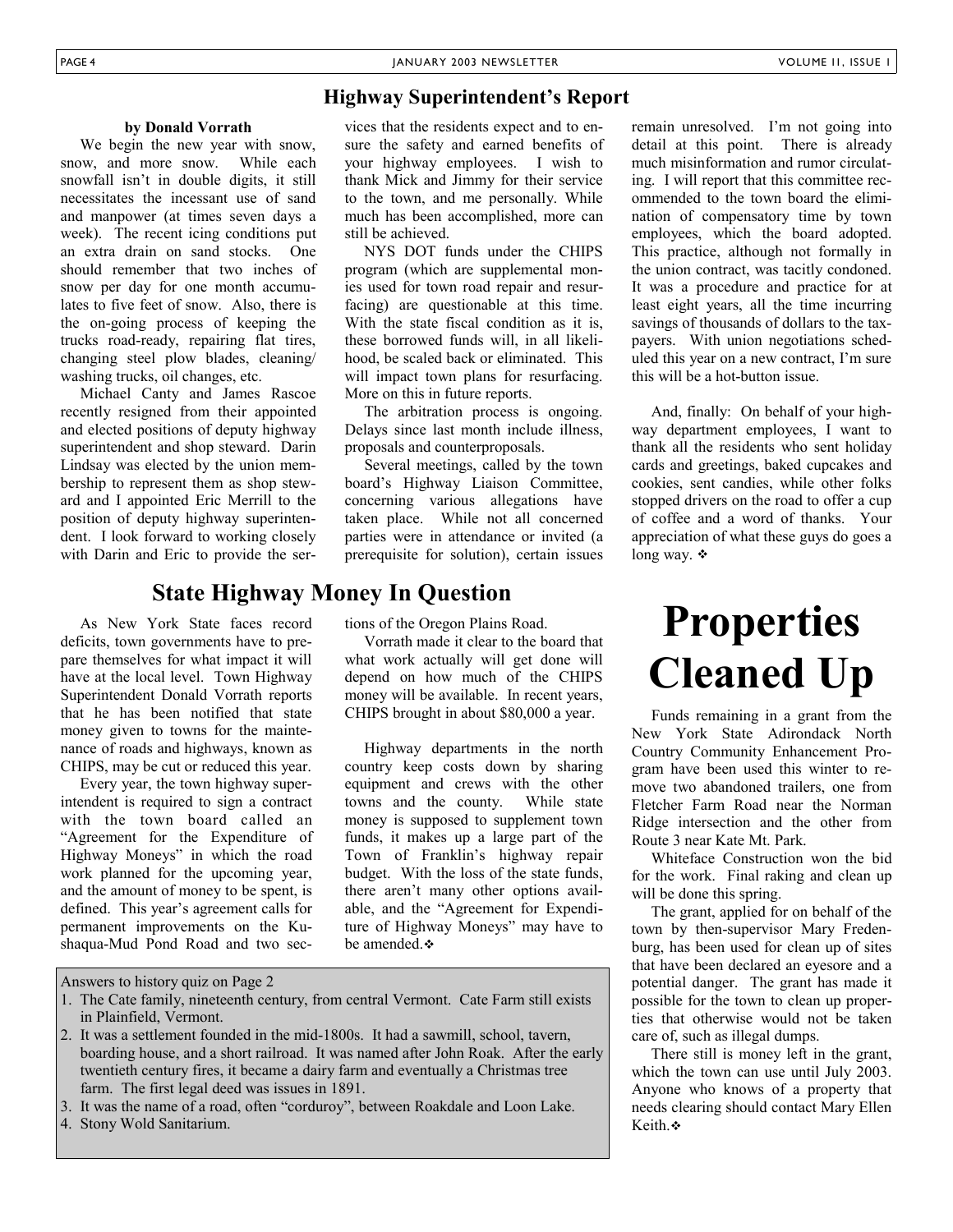## **Light at the End of the Road**

#### *(Continued from page 1)*

have come to the conclusion that the state does not own to the center of the road."

 Over the years, Franklin town boards had joined with the Paye Road landowners to come to a settlement with Niagara Mohawk and New York State. The state wouldn't allow poles along the side of the road on what they claimed was state land; one plan to run power underground fell through because of rock ledges; plans to cross private property kept falling through as landowners worried about incurring the responsibility of maintaining the right-of-way.

 Frank Karl was pleased at the news. "This is a major change," he said. As town supervisor in the 1990s, Karl worked for years to get power down the road, writing letters, making phone calls, and visiting state officials to ask for their help.

Current town supervisor Mary Ellen

Keith, who also was delighted at the news, couldn't resist: "Finally, a glimmer of light at the end of the road!"

 The Niagara Mohawk customer service representative advised Winters to set up a meeting between Niagara Mohawk and the town as soon as possible. They will give the town a map of the planned right of way. According to Winters, the customer representative told him, "Believe me, you are going to get electricity!"❖

## **Adelphia Franchise Renewal Process**

#### *(Continued from page 1)*

have seen any changes in our service. We have actually added a few services since then," he said. "The next six to twelve months will be extremely important to this company. I am very confident we will get through this."

 The good news for the Town of Franklin is that there is still a lot of time before the franchise expires to see how Adelphia fares over the next two years.

 When asked if subscribers could have more options beyond the glut of sports in the package deal for programs, Sutphen answered, "A lot of folks have the misperception that we control programs. We don't create the programs. We only broadcast them. If you look down through the lineup we do have a large number of sports channels. But if you look at what else is in the lineup there is a lot of content for anyone looking for something to watch. We are really at the mercy of what broadcasters offer. You won't find much in the dish other than what we have. The one thing would be NFL sports."

 Another issue is the small area of the town that now gets Adelphia service. The current contract requires Adelphia to serve areas where there are 35 potential customers per mile. To date there are 212 subscribers and 13.5 miles of "plant". Although some contracts have gone as low as 15 customers, Adelphia is looking extend service in the Town of Franklin to where there are 25 or more homes. "With Chapter 11, one of the things we have to pay close attention to is the formula we use to make sure of a return on the investment," he said.

 Areas they are looking at for possible extensions are Loon Lake and down Cold Brook Road from Route 3 to Fletcher Farm Road, and then down Fletcher Farm Road back to Route 3.

What about dish customers?

 "We have a dish win-back program to take the dish off their hands and several months of good programming offers," he said. Compared to national averages, Adelphia does "pretty well" in the number of dish users in their franchise areas – below two percent.

 "We have offered a good lineup to compete with dishes," he said.

 Regarding Adelphia's customer service, he said, "One of the things we are fortunate about is that we have a lot of good people working for us right now. They are really superb computer people as well as being good technical people."

 Acknowledging the uncertainty of Adelphia's future, he said, "Most likely, Adelphia will remain Adelphia. The general economy right now is depressed and there isn't a lot of capital around for a buyout. If we keep doing what we are supposed to do, we will come out of this OK."

 Adelphia will provide the town with a map and in late spring or early summer and they will do a survey with a representative from the town to decide where to extend their services. An actual franchise document will be prepared within the next year. Another public hearing will be scheduled six to ten months in advance of the refranchise date of May 2, 2005, as required by the federal regulations.

## **E911 Expected to be Operating by Mid-2003**

#### *(Continued from page 1)*

bers. The post office will continue mail deliveries to the old addresses for twelve months after they notify their customers of the new addresses.

 According Richard Brown, who worked on the E911 Numbering Project in the Town of Franklin, it will be up to each individual post office customer to notify everyone they get mail from of the new address. "Notifying the people who send you your bills doesn't have to be done overnight," Brown said.

 The Emergency Service Office is asking residents to number their homes and businesses. Should an emergency vehicle need to be sent out to an address, rescue workers will look for the property numbers to find their destination.

 Anyone with any questions regarding the new addresses or any other aspect of the project can call the Malone Office of Emergency Services 911 Numbering Project at 483-8584.